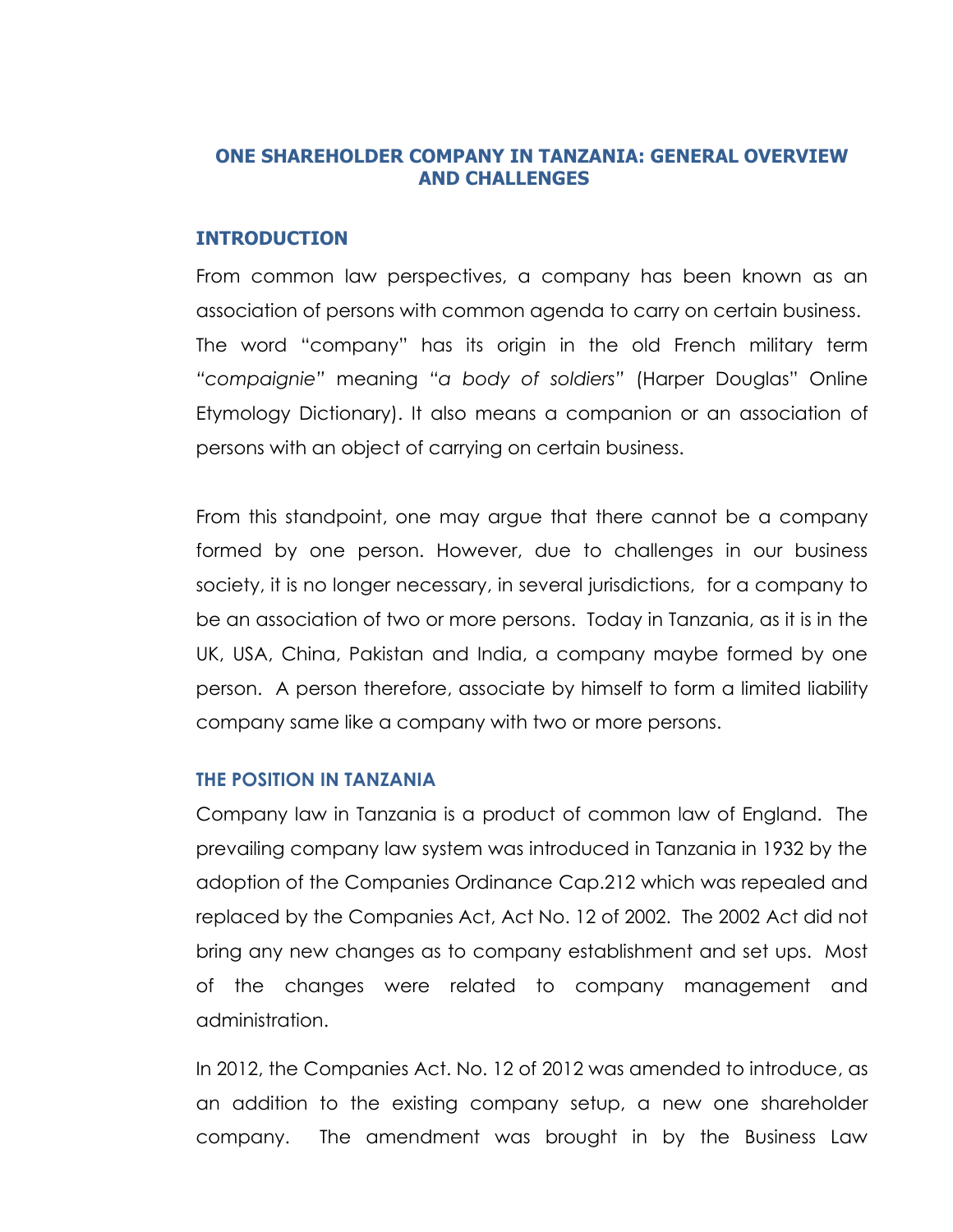(Miscellaneous Amendments) Act No. 3 of 2012 whereby its sections 18 extends the meaning of the word company by amending section 3 of the Companies Act, to include a "single shareholder company formed by an individual". The amending law also introduced a new Section 26A to the Companies Act whose subsection (1) provides that a limited liability single shareholder company shall be formed by one member. It is by virtue of this section company set up, structure and management considered to have been modified.

### **WHAT ARE THE FACTORS BEHIND THIS IMPROVEMENT?**

The reason that was given by the Minister for trade affairs when presenting the Bill to the Parliament in 2011 is that the government wanted to encourage corporatization of business and entrepreneurship by enabling business persons who wanted to venture into corporate world singularly to be able to do so. Therefore, the passing off the amendments to the Companies Act, brought hope for budging entrepreneurs.

### **WHO MAY SET – UP A ONE SHAREHOLDER COMPANY?**

Any person who is of the age of majority, who is not undischarged bankruptcy or disqualified director may set up a one Shareholder Company. Currently, it is not a requirement that a person setting up the company must be a citizen or resident in Tanzania. Therefore, this is an opportunity for national and foreigner entrepreneurs who prefer to work alone or do not require business partners to set up their corporations in Tanzania. The process of setting up a one shareholder company is still considered the same as for a private limited company unless otherwise modified by long waited regulations to regulate the business of one shareholder company. 1

<u>.</u>

<sup>&</sup>lt;sup>1</sup> Note that under Section 26A (5) of the Companies Act, Cap 212 R.E 2002, The Minister Responsible for Trade Affairs is required to make regulations for set up and management of a Single Shareholder Company.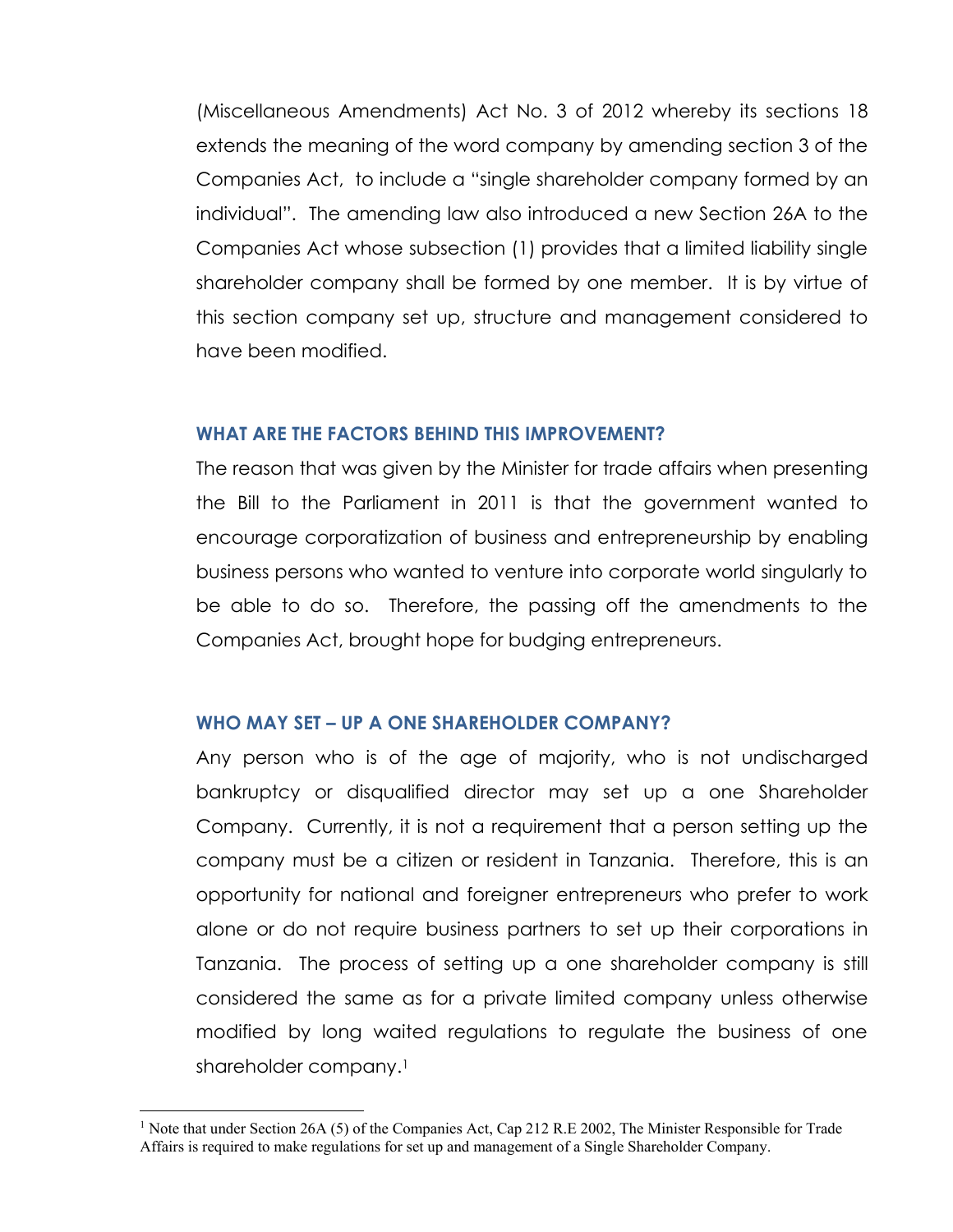# **CAN A ONE SHAREHOLDER COMPANY BE CHANGED TO AN ORDINARY PRIVATE LIMITED LIABILITY COMPANY WITH MULTIPLE SHAREHOLDERS**?

By virtue of section 26A (3) of the Companies Act Cap.212 R.E 2002, a single Shareholder Company may be changed to an Ordinary Limited liability Company by admission of new Shareholders. After the number of shareholders has been increased from one to two or more, the company shall cease to be a single Shareholder Company. The Company is required to notify the Registrar of such changes.

### **WHAT IS THE PRIMARY ADVANTAGE OF ONE SHAREHOLDER COMPANY?**

One Shareholder company is a hybrid structure where it combines most of the benefits of sole proprietorship and a company form of business. It has only one person as a member who will act in the capacity of a director as well as a shareholder. Thus, it does away with the hassles of finding the right kind of co-partners for starting a business as a registered entity. The best part is that legal and financial liability is limited to company and not the member.

#### **THE CHALLENGES IN TANZANIA**

The Companies Act Cap.212 R.E 2002 is silent in many areas which are vital to the management and administration of a single Shareholder Company. Section 26A (5) empowers the Minister responsible for trade to make regulations and rules concerning setting up, management and administration of a one Shareholder Company. It is important to note that the said subsection does not oblige the minister to make those regulations. The word used in the statute is "MAY" make regulations. This means that regulations are made "at the will" of the Minister.

The Companies Act Cap 212 was amended on 15<sup>th</sup> June, 2012 when the President assented the Business Laws (Miscellaneous Amendments) Bill. It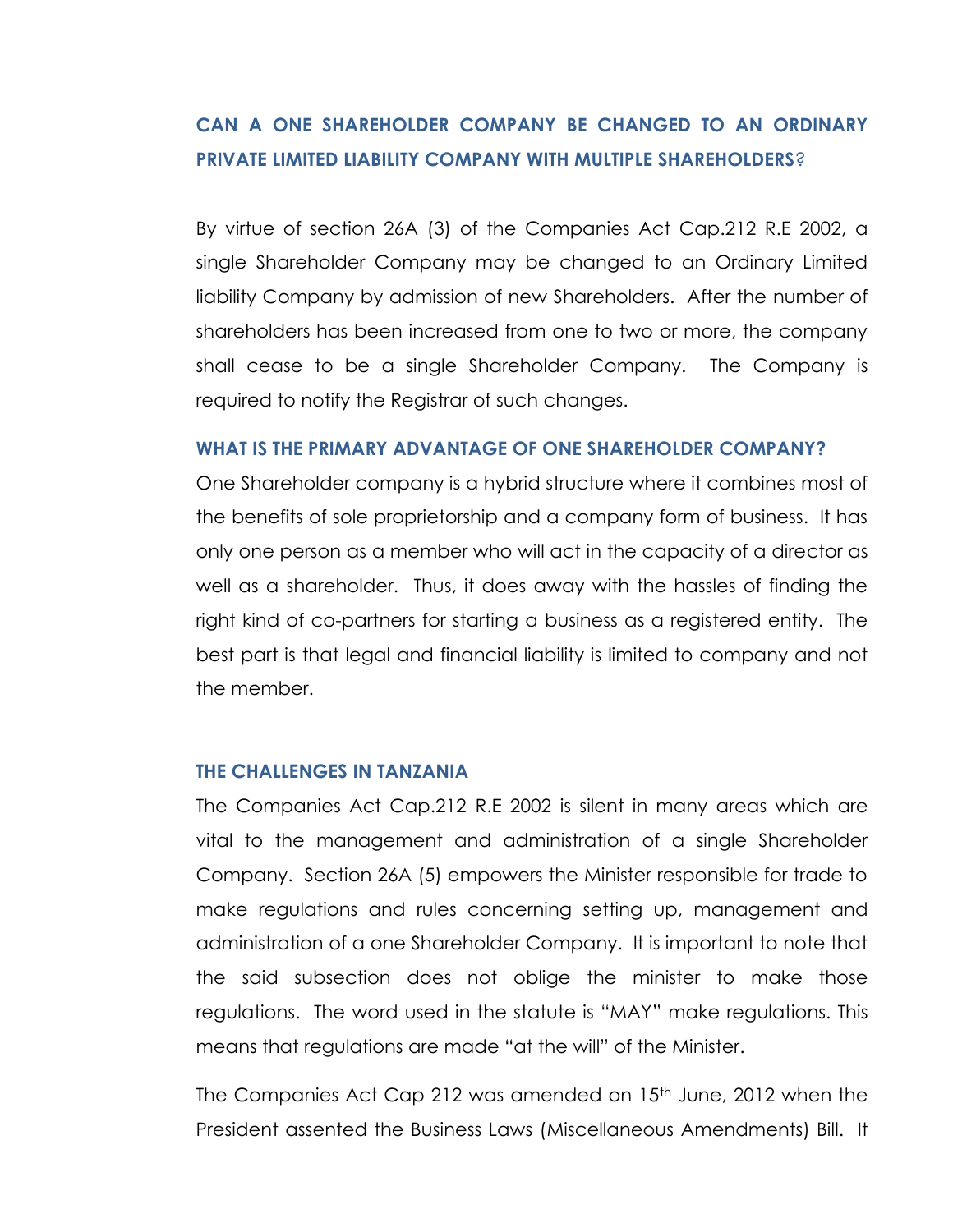is almost seven years now no regulations have been made and there are no indicators as to when they will be made available. In the absence of these regulations it is impractical to establish a single Shareholder Company in Tanzania. Thus, the objectives of the amendments cannot be realized.

# **There are important matters that need to be addressed in the regulations (Articles) of the single Shareholder Company. These matters are as follows**:-

(i) What will happen if the founding Shareholder dies or is mentally incapacitated? In the absence of regulations to address a remedy to this effect means that the continual existence (perpetual succession) of the company will depend on the life of its founding shareholder. This will be a great departure from one of the grand principles of company law.

The position in India is that since the company is owned by a single person, he must nominate someone to take charge of it in case of his death or inability. This is a condition precedent for registration. The nominee must give his consent in writing which has to be filed with the Registrar at the time of filing an application for registration of the company. On demise of the original shareholder/director the nominee director will manage the affairs of the company till the date of transmission of shares to legal heirs of the demised member.

(ii) Another important matter which deeds to be addressed is about appointment of director or directors. How does a shareholder appoint director(s) of the company? Can he appoint himself a director to the company? If so how? Is he required to file resolutions with the Registrar or not? These questions are supposed to be answered by the regulations governing one shareholder company.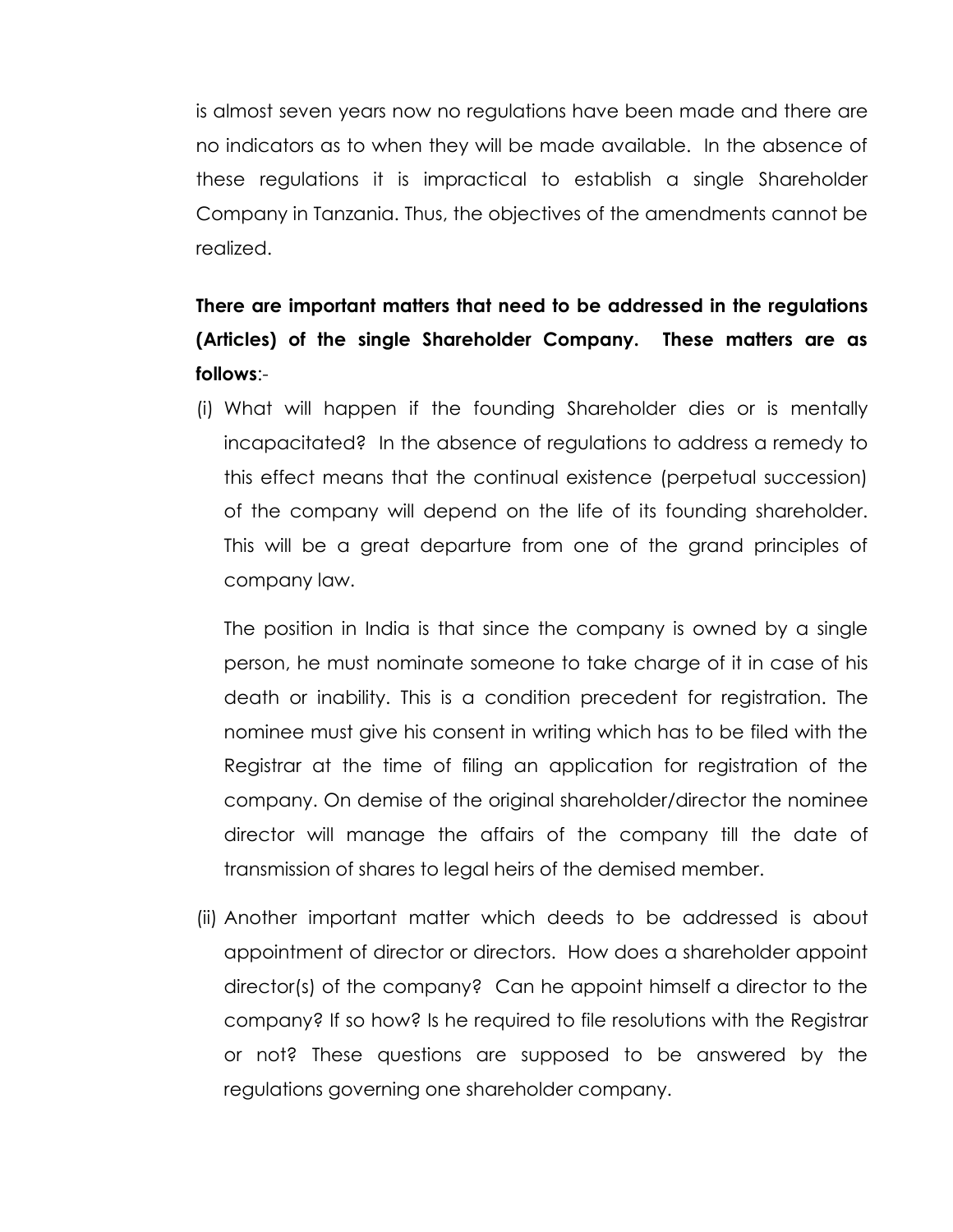- (iii) Another disturbing issue is whether a single shareholder company is still obliged to hold Annual General Meetings etc. In other counties such as India, the law grant exemptions to such companies from holding AGMs, though records and documents are to be maintained.
- (iv)My fourth comment is whether it is still reasonable to allow every person to establish a company without defining the limits in terms of number of companies one person may establish? or without defining the limit of capital requirements. These are vital matters to be addressed by regulations otherwise there will be loopholes that may be used by individual persons to avoid or even evade tax. The position in other countries has been made very clear. For example in China, one person is allowed to apply for opening a limited company with a minimum capital of 1,000,000 Yuan and a person is barred from opening a second company of the same kind.

#### **CONCLUSION AND RECOMMENDATIONS**

The absence of regulations for one Shareholder Company makes it impossible to establish and operate such type of company in Tanzania. The problem starts with the drafting of Section 26A (5) which pose the establishment of said regulation at the will of the minister. However come what may, in order to be able to practice what is provided for by section 26A (1) of the Companies Act Cap 212 R.E 2002, the enactment of regulation to give effect of the said section is inevitable. Otherwise the amendments made to the Companies Act are worthless.

It is also my recommendations that the regulations that are to be enacted should provide a single shareholder company with a simpler legal regime through exemptions, so that the single entrepreneur is not compelled to filter away time, energy and resources on procedural matters. Adequate safeguards in case of death or disability of the shareholder should be provided through appointment of another individual as a nominee director as is being practiced